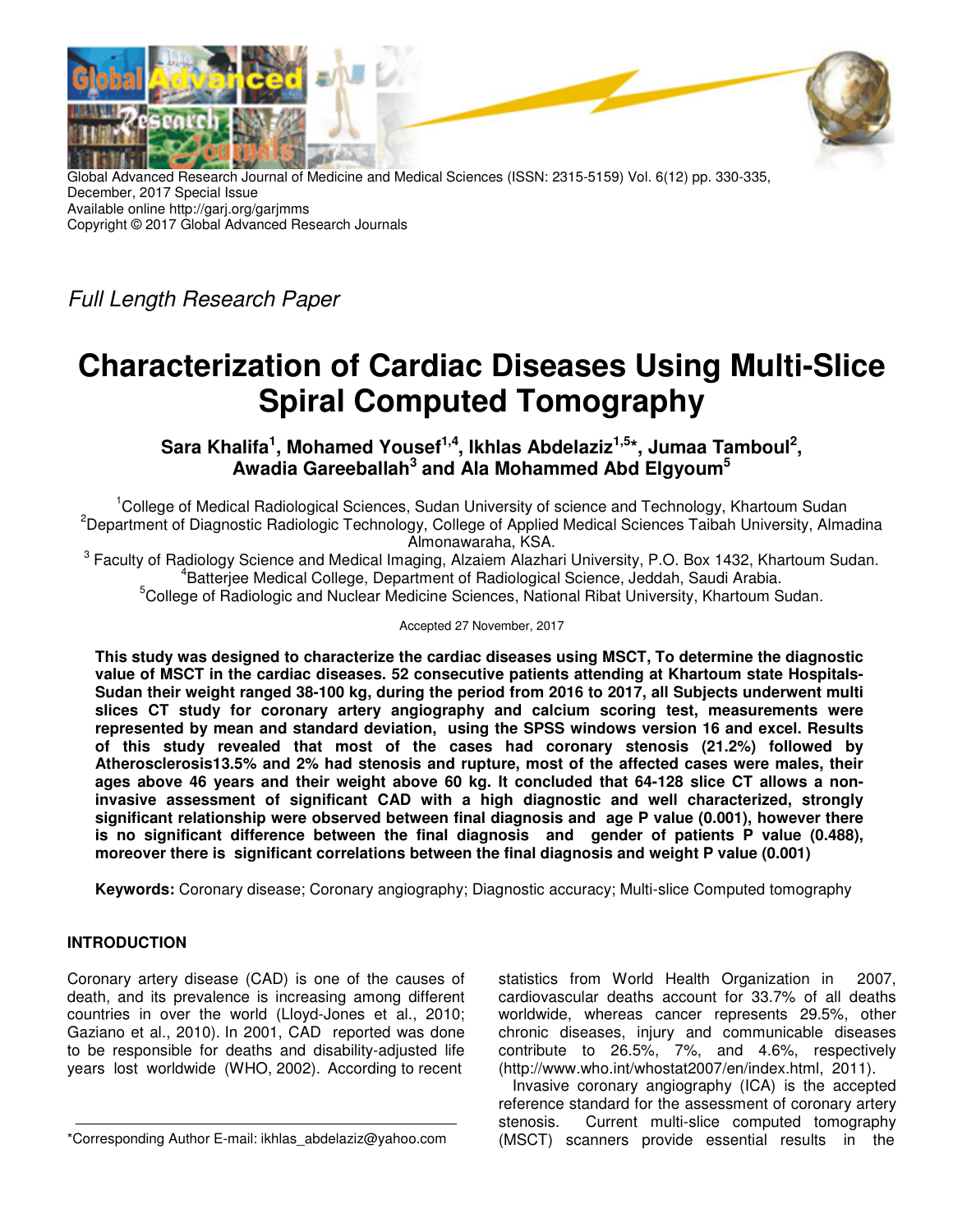evaluation of CAD, but some segments not evaluative because of motion artifacts or severe vessel wall calcification (Ropers et al., 2003; Mollet et al., 2004; Martuscelli et al., 2004).

The developed 64-slice CT scanner was increasing temporal and spatial resolution (Flohr et al., 2004).

Present study aimed to characterize the cardiac diseases using MSCT and to determine the diagnostic value of MSCT in the cardiac diseases.

### **MATERIALS AND METHODS**

Patients: This study was done at some Sudanese hospitals in Khartoum during the period from 2016 to 2017. The Sample included Sudanese patients with different clinical symptoms. The patient underwent to multi slices CT study for coronary artery angiography and calcium scoring test by using CT. 52 patients (29 males and 23females) their ages ranged (16-76) years were enrolled in the study. verbal consent was obtained from the patients. The non-contrast study was performed followed by the 64-128 detector during 5 seconds breath hold. Axial two dimensional and three dimensional images were reconstructed using an AW work station for patients with a heart rate more than 70 beats per minute, a beta-blocker was used to slow down the heart rate prior to CT scans, different post-processing techniques including maximum-intensity projection (MIP), curved multiplanar reconstruction (CPR), and volume rendering (VR) were applied. Exclusion criteria were: unstable angina, allergic to iodinated contrast material, renal insufficiency, severe respiratory function impairment, heart failure, and pregnancy.

Equipment used: CT machine images were conducted using 64-128 slices. The scan parameter were0.5mm, 120 KV, 300-500 MA. Image type original \primary \axial .scan option helical CT. Body part examined Chest.Patient position supine scout view AP\LAT. Slice thickness was 0.5 mm. Injection rate 3-5. Protocol name coronary cardiac CT. No gantry detector tilt. X-ray tube current 430 focal sot 1.6\1.4 group pixel spacing.

#### **Methods**

The technique used**:** Patient takes one capsule of beta blocker one day before the examination one at night and the last one in the day of the examination morning. Patient fasting at least 6 hours before the examination and must stop smoking and drinking tea and coffee

before the examination. The RFT test and blood pressure must be to seen. Insure that the cannula is in the vein and also the ECG tools in the right side. The patient should be given good instructions. The patient is in supine position feet first. Two views were taken AP and LAT to localize the area of the study then calcium scoring test must be done first, and then CCTA. The amount of the contrast was about 70-100 ml.

Data collection and analysis**:** Well trained and experienced CT technicians, physicians, well knowledgeable in CT and radiation exposure, cardiac anatomy and pathology. All patients' images were evaluated by expert and qualified radiologist reporting on calcium scoring and other pathology. The data was collected using data sheet which contained the patient name, age, weight, sex then the images is taken to the radiologist for diagnosis. All the data were analyzed using SPSS program and the results were displayed as shown below.

#### **RESULTS**

**Table 1.** Cross tabulation final diagnosis and gender

| <b>Final diagnosed</b>           | Female | Male | Total |
|----------------------------------|--------|------|-------|
| Aorta calcification              | o      |      |       |
| Aortic aneurysm                  | o      | 2    | 2     |
| Atherosclerosis                  | 4      | 3    | 7     |
| Ca score 0 normal                | o      | 1    |       |
| Coronary stenosis                | 4      | 7    | 11    |
| Coronary stenosis and rupture    |        | O    |       |
| Extensive evidence Ca score 470  |        | O    |       |
| Extensive evidence ca score 2000 | 0      |      |       |
| Infarction                       |        |      |       |
| Mild evidence ca score 28        |        | 0    |       |
| Mild evidence ca score 70        |        |      |       |
| Minimal evidence ca score 4      |        |      |       |
| Moderate evidence ca score 196   |        |      |       |
| Moderate evidence ca score 200   |        | 0    |       |
| Moderate evidence ca score 232   |        |      |       |
| Moderate evidence ca score 243   |        | O    |       |
| Normal                           | 8      | 8    | 16    |
| Pericardial effusion             |        | 0    | 1     |
| Trauma                           |        |      |       |
| Ventricular aneurysm             |        |      |       |
| Total                            | 23     | 29   | 52    |

P value  $=0.488$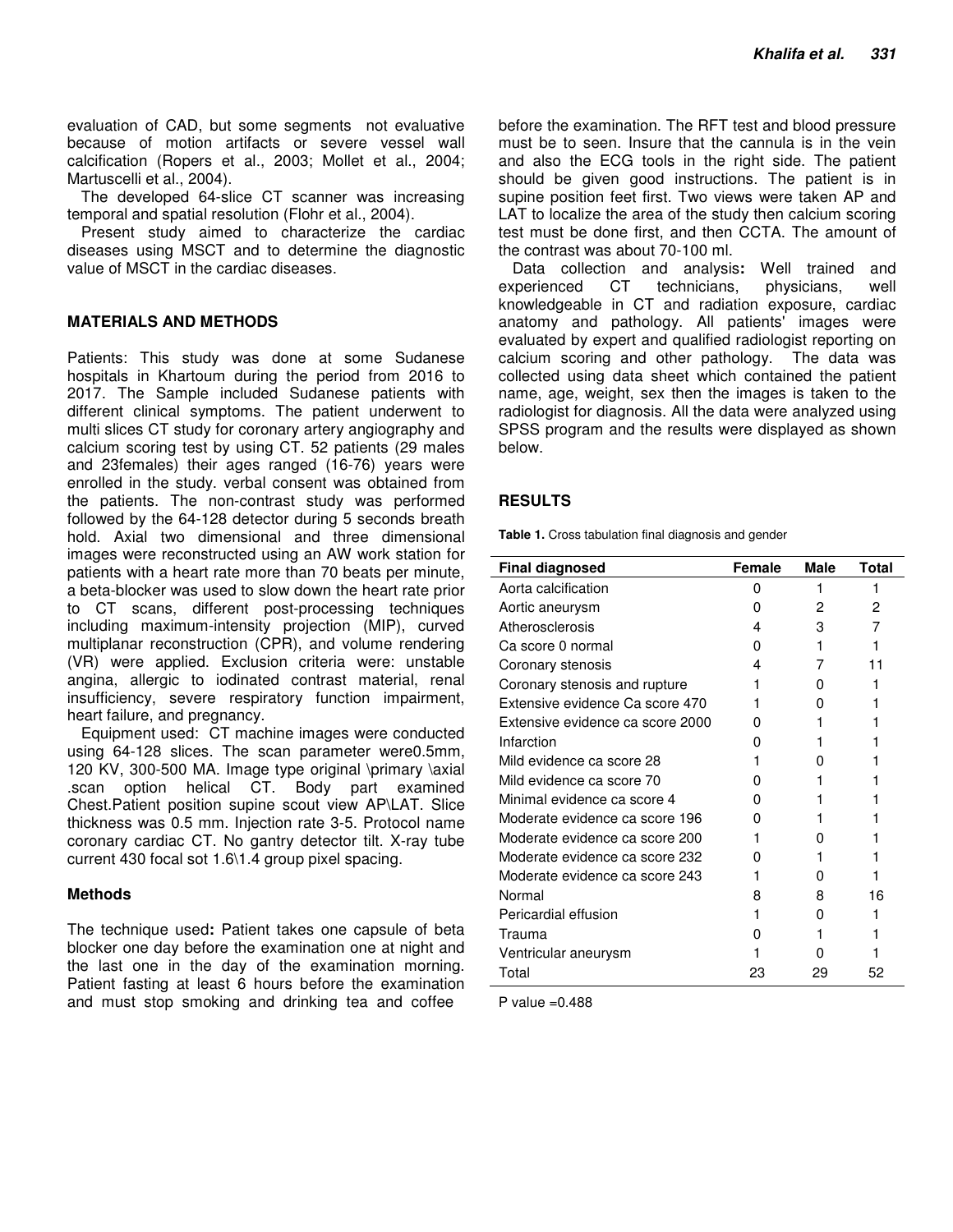

**Figure 1.** Frequency distribution of gender

| <b>Table 2.</b> Cross tabulation final diagnosis & age |  |  |  |  |  |  |
|--------------------------------------------------------|--|--|--|--|--|--|
|--------------------------------------------------------|--|--|--|--|--|--|

| <b>Final diagnose</b>                        | Age      |           |              |       |           | <b>Total</b> |
|----------------------------------------------|----------|-----------|--------------|-------|-----------|--------------|
|                                              | 15-30    | $31 - 45$ | 46-60        | 61-75 | more than |              |
|                                              | years    | years     | years        | years | 75 years  |              |
| Aorta calcification                          | 0        | 0         | 1            | 0     | 0         | 1            |
| Aortic aneurysm                              | O        |           | O            |       |           | 2            |
| Atherosclerosis                              | n        | 0         | 6            |       | 0         |              |
| Ca score 0 normal                            | o        | 0         |              | O     |           |              |
| Coronary stenosis                            | O        | 3         | 3            | 5     | 0         |              |
| Coronary stenosis and rupture                | 0        | 0         | O            |       |           |              |
| Extensive evidence Ca score 470              | 0        | 0         | 0            |       | O         |              |
| Extensive<br>evidence<br>ca<br>score<br>2000 | 0        |           | 0            | O     | O         |              |
| Infarction                                   | O        | O         | <sup>0</sup> |       | 0         |              |
| Mild evidence ca score 28                    | O        | 0         |              | O     | O         |              |
| Mild evidence ca score 70                    | 0        | 0         |              | O     | 0         |              |
| Minimal evidence ca score 4                  | 0        |           | 0            | O     | o         |              |
| Moderate evidence ca score 196               | 0        | O         | o            |       | O         |              |
| Moderate evidence ca score 200               | $\Omega$ | 0         | 0            | O     |           |              |
| Moderate evidence ca score 232               | 0        | 0         |              | o     |           |              |
| Moderate evidence ca score 243               | 0        | 0         | 0            | O     |           |              |
| Normal                                       | 2        | 8         | 6            | O     | O         | 16           |
| Pericardial effusion                         | O        | 0         | 0            |       | o         |              |
| Trauma                                       |          | 0         | 0            | O     | O         |              |
| Ventricular aneurysm                         |          | 0         |              | 0     | O         |              |
| Total                                        | 3        | 14        | 21           | 12    | 2         | 52           |

P value  $= 0.001$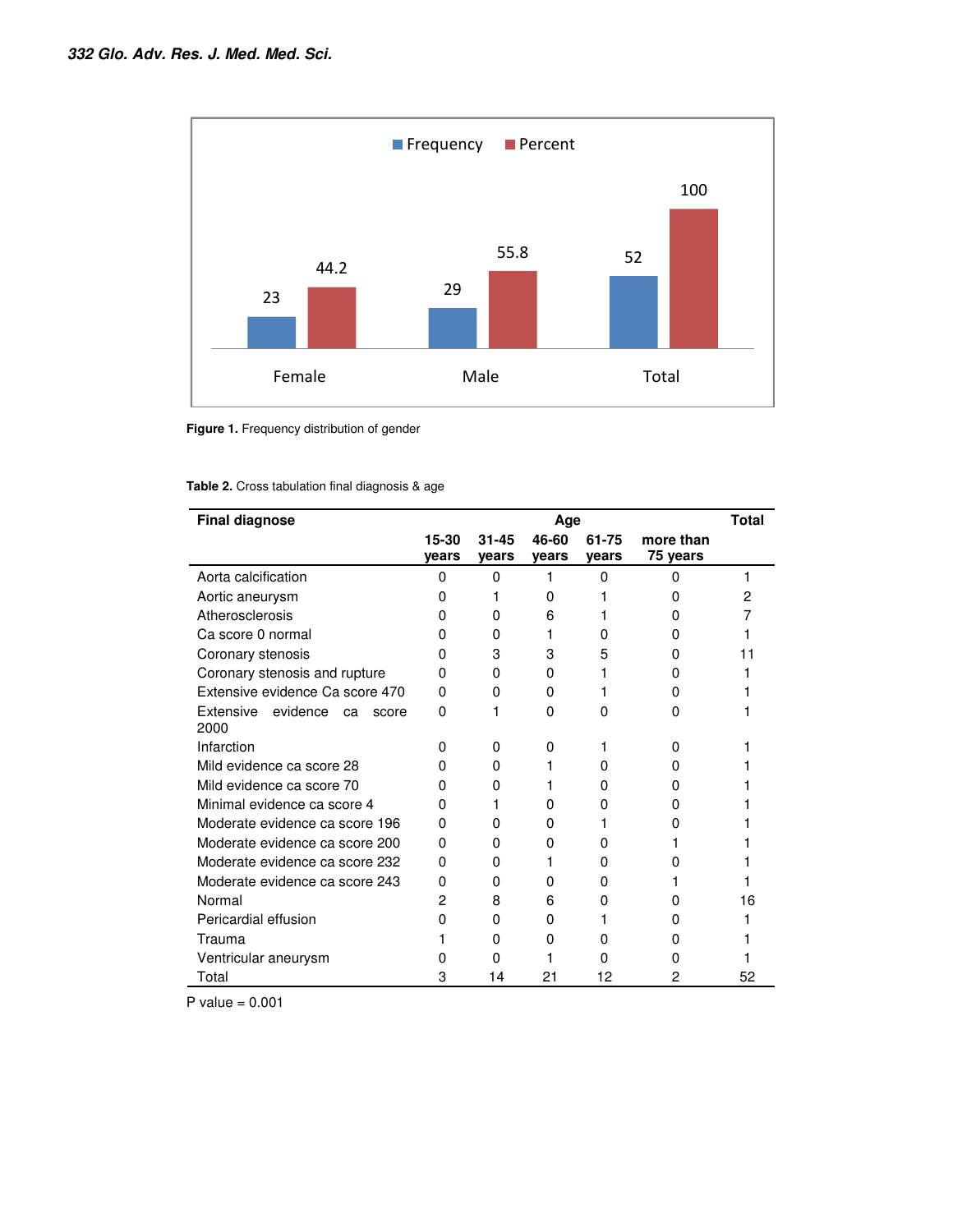

**Figure 2.** Frequency distribution of age group

#### **Table 3.** Cross-tabulation final diagnosis and weight

| <b>Final diagnosed</b>           | <b>Total</b><br>weight |          |          |          |                 |    |
|----------------------------------|------------------------|----------|----------|----------|-----------------|----|
|                                  | 35-50 kg               | 51-65 kg | 66-80 kg | 81-95 kg | more than 95 kg |    |
| Aorta calcification              |                        |          |          |          |                 |    |
| Aortic aneurysm                  |                        |          |          |          |                 |    |
| Atherosclerosis                  |                        |          |          |          |                 |    |
| Ca score 0 normal                |                        |          |          |          |                 |    |
| Coronary stenosis                |                        |          |          |          |                 |    |
| Coronary stenosis and rupture    |                        |          |          |          |                 |    |
| Extensive evidence Ca score 470  |                        |          |          |          |                 |    |
| Extensive evidence ca score 2000 |                        |          |          |          |                 |    |
| Infarction                       |                        |          |          |          |                 |    |
| Mild evidence ca score 28        |                        |          |          |          |                 |    |
| Mild evidence ca score 70        |                        |          |          |          |                 |    |
| Minimal evidence ca score 4      |                        |          |          |          |                 |    |
| Moderate evidence ca score 196   |                        |          |          |          |                 |    |
| Moderate evidence ca score 200   |                        |          |          |          |                 |    |
| Moderate evidence ca score 232   |                        |          |          |          |                 |    |
| Moderate evidence ca score 243   |                        |          |          |          |                 |    |
| Normal                           |                        |          |          |          |                 |    |
| Pericardial effusion             |                        |          |          |          |                 |    |
| Trauma                           |                        |          |          |          |                 |    |
| Ventricular aneurysm             |                        |          |          |          |                 |    |
| Total                            |                        |          | 39       |          |                 | 52 |

P value =0.001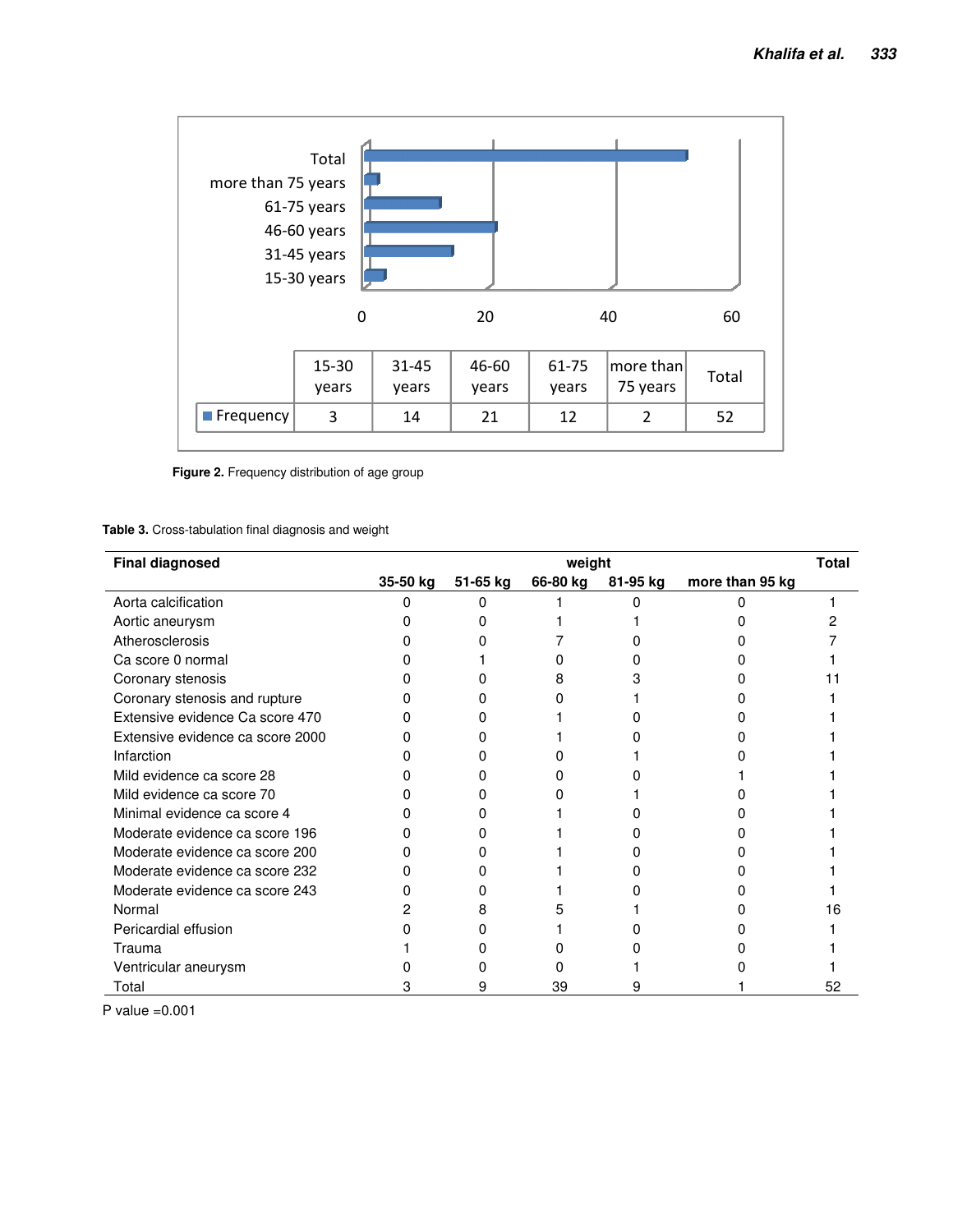

**Figure 3.** Frequency distribution of weight

|  |  |  | Table 4. Frequency distribution of final diagnosis |  |  |
|--|--|--|----------------------------------------------------|--|--|
|--|--|--|----------------------------------------------------|--|--|

| <b>Diagnosis</b>                 | Frequency      | Percent | <b>Cumulative Percent</b> |
|----------------------------------|----------------|---------|---------------------------|
| Aorta calcification              |                | 1.9     | 1.9                       |
| Aortic aneurysm                  | $\overline{c}$ | 3.8     | 5.8                       |
| Atherosclerosis                  | 7              | 13.5    | 19.2                      |
| Ca score 0 normal                |                | 1.9     | 21.2                      |
| Coronary stenosis                | 11             | 21.2    | 42.3                      |
| Coronary stenosis and rupture    | 1              | 1.9     | 44.2                      |
| Extensive evidence ca score 2000 |                | 1.9     | 46.2                      |
| Extensive evidence Ca score 470  |                | 1.9     | 48.1                      |
| Infarction                       |                | 1.9     | 50.0                      |
| Mild evidence ca score 28        |                | 1.9     | 51.9                      |
| Mild evidence ca score 70        |                | 1.9     | 53.8                      |
| Minimal evidence ca score 4      |                | 1.9     | 55.8                      |
| Moderate evidence ca score 196   |                | 1.9     | 57.7                      |
| Moderate evidence ca score 200   |                | 1.9     | 59.6                      |
| Moderate evidence ca score 232   |                | 1.9     | 61.5                      |
| Moderate evidence ca score 243   |                | 1.9     | 63.5                      |
| Normal                           | 16             | 30.8    | 94.2                      |
| Pericardial effusion             |                | 1.9     | 96.2                      |
| Trauma                           |                | 1.9     | 98.1                      |
| Ventricular aneurysm             |                | 1.9     | 100.0                     |
| Total                            | 52             | 100.0   |                           |

### **DISCUSSION**

To become a clinically accepted tool for the examination of patients with suspected CAD, the main requisite for CT coronary angiography include the complete visualization of all coronary arteries (Martuscelli et al., 2004). A direct comparison of study results is not permitted. Nevertheless, the data reported here in using a 64-128 slice CT scanner suggest a certain improvement

regarding diagnostic accuracy (Flohr et al., 2004). In this study 55.8% of the patients were male as shown in figure 1 and this result as inconsistent with the results of Galaleldeen W (Galaleldeen et al., 2006) M, and L Nour Alkareem L (Nour-Elkareem and Ahmed, 2012). The mean of weight was 65 the highest accumulation was in the group of 60-80 kg was 57%Fig (3). Coronary atherosclerosis starts and progresses slowly until clinically manifested as symptomatic angina pectoris